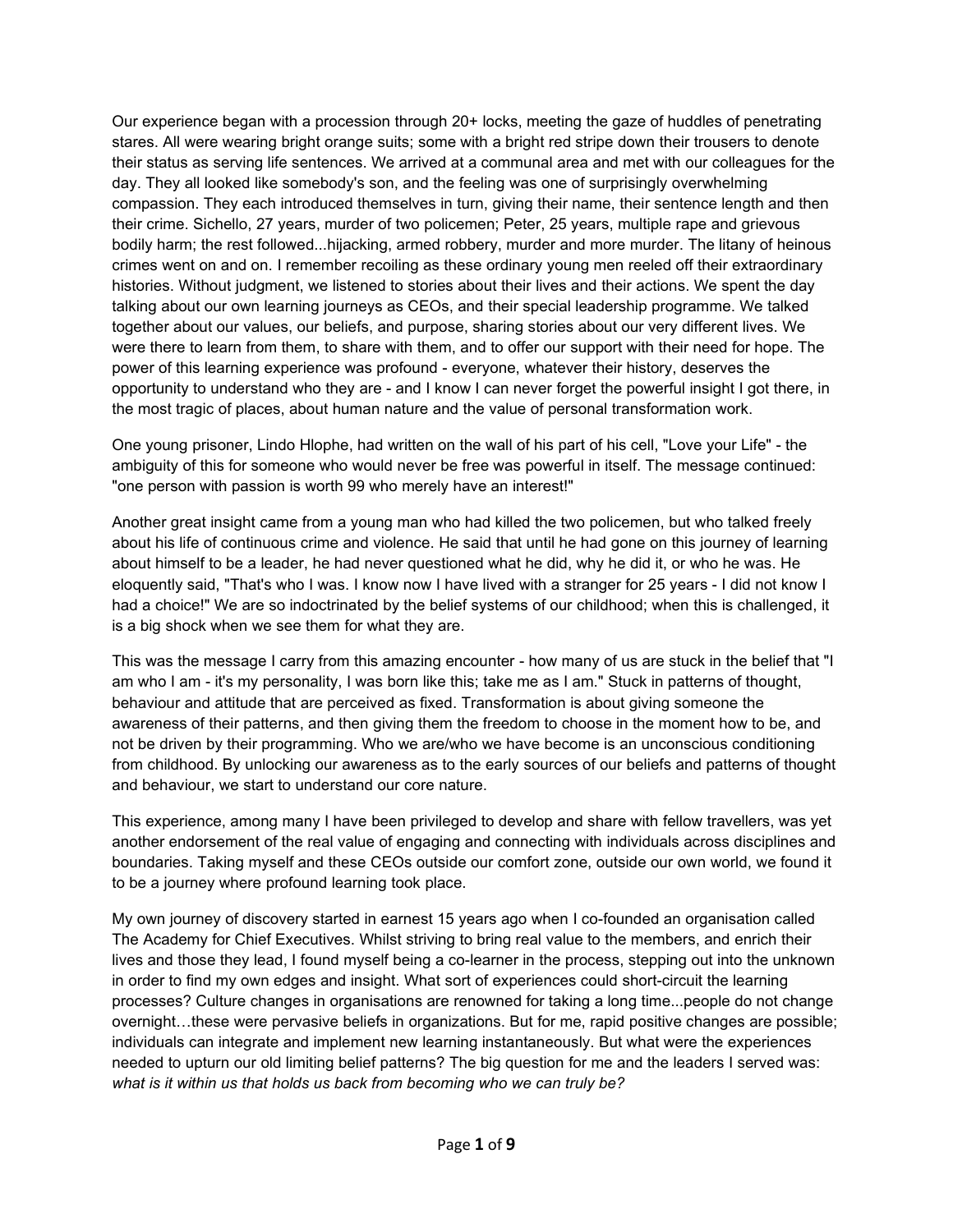Over the last 20 years working with over 400 CEOs across all business disciplines within The Academy for Chief Executives in the UK and now in my current venture, the Global Leaders Academy with leaders around the world, I have identified four key characteristics that for me make the difference between being a great leader, and being an inspirational leader. It is these four characteristics that have shaped the transformational programmes of the last 15years, and led me to co-create with an amazing team, *The Global Leaders Academy*, which will take the personal transformation process to the next level. Again, it is taking myself on the transformation journey to the next level; co-creating the programme with others to allow the emergence of the new leadership attributes that the world needs for tomorrow.

# **The Four Key Characteristics of Inspirational Leaders**

- 1. They are **voracious learners** of anything and of everything, and particularly about themselves!
- 2. They **model excellence from others across disciplines and boundaries; across different systems** - including beliefs, values, behaviours, attitudes, self-systems, and the natural world.
- 3. They are **conscious role models** what they do when nobody is watching; choosing in the moment who they are.
- 4. They **communicate in compelling ways particularly their vision** as an unfolding truth.

## **Voracious learners**

Inspirational people are voracious learners; learning anything and everything: how to juggle, cooking the perfect Thai curry, understanding the causes of war, learning how to float a business, understanding the implications of China's place in the world, etc. They are curious and inquisitive.

In my experience, inspirational leaders also work continuously on knowing themselves at a deep level; they are open, vulnerable and allowing.

How can we, as developers of transformation programmes, inspire leaders to themselves be inspired to continue, or even to start to take, the journey of self-discovery, and reawaken us to who we truly are?

Individual leaders are all at different stages on their learning roads. Our experience has been to offer programmes that invoke the heart as well as the mind. We have introduced rapport building skills by learning through the connection of horse whispering. We have developed our need for "gravitas" by joining actors on a stage at The Royal Academy for Dramatic Art in London. We have developed our creative talent by engaging with children, our naive gurus, where anything is possible.Passionate people infuse inspiration. Voracious learning is compulsive, addictive, energising; it is infectious. The more we learn as leaders, the higher our self esteem and confidence. This behaviour and attitude towards learning is then reflected in the organisations they lead.

Our primary approach has been to create meaningful experiences instead of working in the old way of promoting a particular concept. I have always held a passion for the natural world and its importance to business and to us all as spiritual beings. So a few years ago, we planned a journey to take some CEOs to raise their awareness about deep ecology and the natural world. How could we preach about the need to hold environmental values in their business, when they were not really engaged at an emotional level with the planet? They could connect intellectually with the language, and the need to consider C02 emissions and recycling, etc., but the personal energy output was not wholly resonant. This was an important lesson - in our programmes, it is important to inspire our leaders at a deep personal level before they can truly integrate the learning and then act.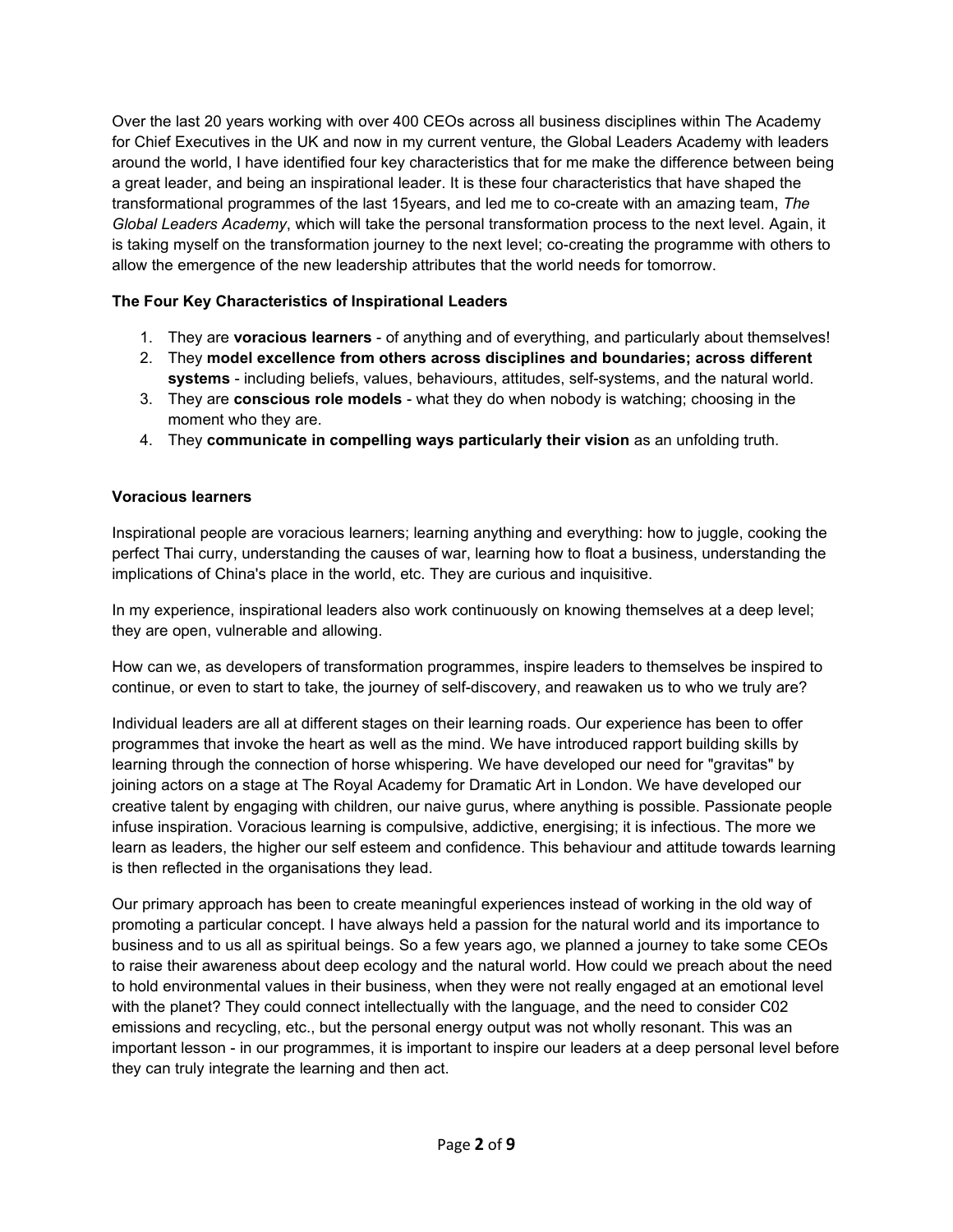We took twelve CEOs on a two-day deep ecology retreat to a remote centre in Devon in the UK. Historically, this centre had always attracted those who were already on the environmental journey. Our first alarm was to see the professor of ecology being deeply shocked that there were business people who were so apathetic, and even antagonistic, to the environmental agenda. One very powerful CEO sat with his arms crossed and declared, "I do technology and concrete - I do not do bugs and trees!" At first we thought he was just being amusing, but then realised many of these leaders considered the environmental arena to be just another area of effort in an all-too-busy work agenda. Day one consisted of serious academic information on planetary issues of global warming, deforestation, Gaia theory, etc. The real learning took place on the second day, when we took them on a field trip/trek to one of the most untouched parts of the UK. We scrabbled over rocks and wonderful ancient moss mounds until we came to a fast-flowing river with salmon jumping in the water. Our professor came alive; he pointed out the granite formations and life cycles that need to continue; he enthused and inspired as he pointed out ancient trees and fungi. He invited us to lie down and look at a square foot of soil...to really look at this mini-world, this microcosm of life. We then had to smell the moss; we had to be blindfolded and led by a colleague to feel the different textures beneath our feet. Then an amazing thing happened…the professor took off his clothes and walked into the river and swam and splashed around. It was October - autumnal and beautiful - but the sun was amazingly warm and then seven of the CEOs did the same thing. It was truly beautiful. The vision for me, sitting on the edge, was of this amazing painting of boys playing, laughing, splashing and swimming. For these CEOs, they had not done this, if ever, since their boy scout days. They had truly reconnected with the natural world. They never forgot this experience, and their later actions in their businesses validated the deep effect this had. The concept of sustainability, the triple bottom line (people, profit and planet), and corporate responsibility manifested into the corporate strategy and was translated into measurable goals.

Inspirational leaders **work continuously on their own journey of self-awareness and insight.** They acknowledge the importance of personal mastery; they know the value of continuously working on the origins of their hampering and nurturing thought patterns, and thereby more consciously choose their response rather than react to their programmed habits.

The quest to engage with others around the world has been a constant reminder as to how strongly we are all affected by the beliefs of our young lives, and how we have been shaped by past experience. As a leader, our highest responsibility is to do our own internal work - it is a continuing journey. It is this important area that has shaped the specialist transformation work of The Global Leaders Academy, and my place and passion in it. The Global Leaders Academy is a community of leaders who are at the top of their tree who consistently work towards continuous breakthrough in their own lives and the lives of the people in the other systems they touch.

My travels around the world in the previous 10 years have opened my eyes and my heart to support this work.

Africa taught me about *ubuntu* - "on my own I am nothing." Ubuntu is a beautiful word that succinctly honours every human being, and acknowledges the interdependence and interconnection of everything. As human beings, we are linked by our smallest cell to the planet and beyond. Our transformation programmes at *the Global Leaders Academy* work on ourpower to transform our physiology at the cellular level, our power to affect who we are and how we perform through the awareness and power of our mind and emotions, our power to choose happiness and joy!

This systemic connection links us all. Our own personal transformation has a ripple effect. Nelson Mandela says, "Education is the most powerful weapon to change the world." What forms of 'education' are required to lead from the heart, instead of the ego?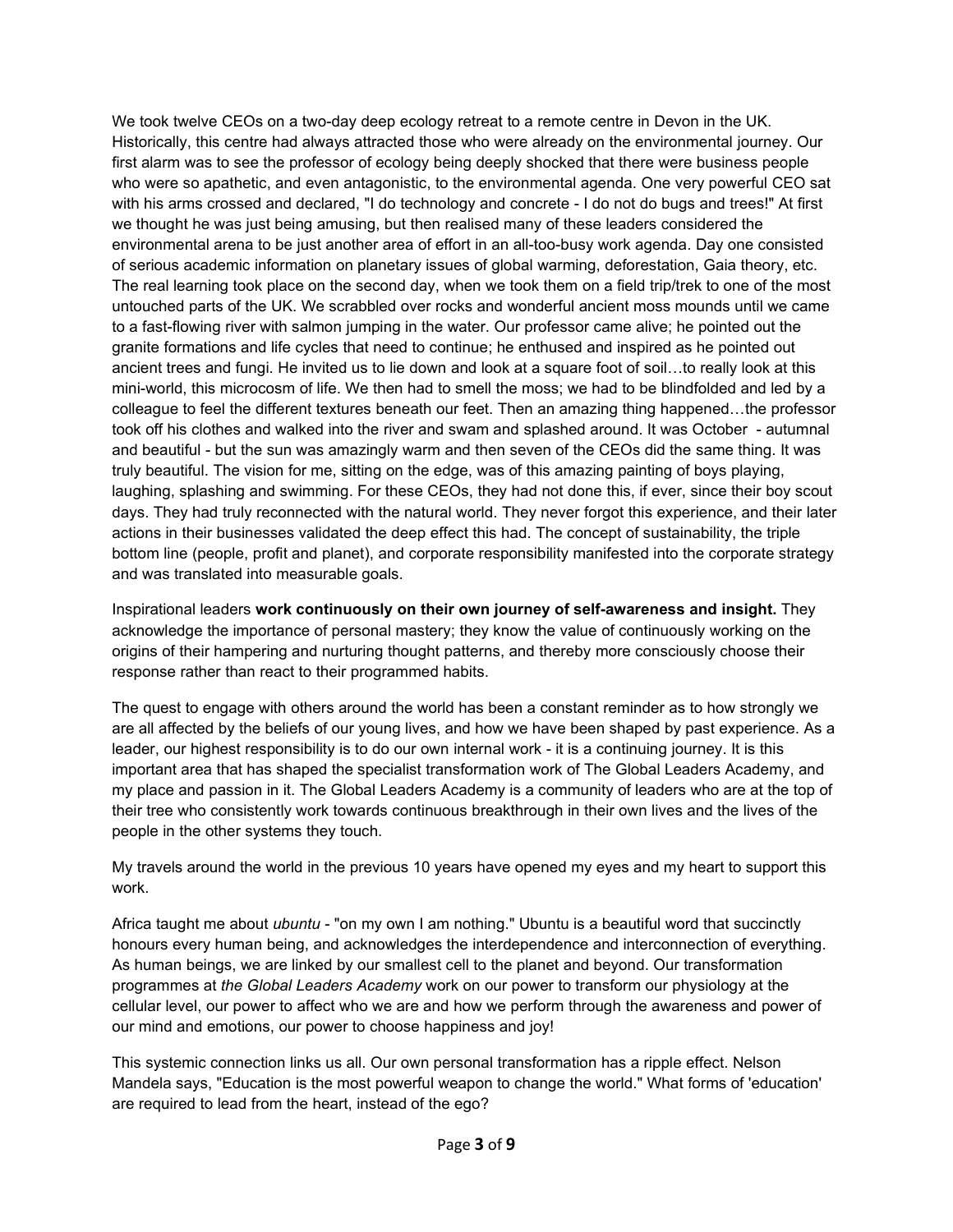On a trip to Mozambique in 2003, we learnt that 60% of the population there live in absolute poverty, surviving on less than one dollar a day. People in this category of life can only think about today; for them, tomorrow is irrelevant. We were told by a certain political leader, "It is dangerous for their mental health to think of tomorrow - there is no future for the majority of the population." This was a shocking realization for me. Addressing the HIV pandemic requires looking into the future - the challenge in Africa, as with other third world countries and the Western world, is to inspire people to take hold of their lives and do something to save future generations. This requires changes in behaviour, and even fidelity… upturning the cultural mores of generations. I read an article recently that said that people can be healed, but still die. I found this very thought provoking; their healing can unlock future generations.

Forgiveness is another important word in both South Africa and Mozambique. So many conversations on our trip delivered the ubiquitous message, "No matter how difficult things are, always forgive and move on… In forgiving, you save yourself." The spirit of reconciliation is heartwarming and also a stark reminder that in both South Africa and Mozambique, the hate, whilst still present in some small pockets, is dissipating, having overcome the ravages of apartheid, revolution, civil war and floods. In Africa, leadership is about unblocking the energies of a whole generation individuals may emerge, may remain nameless, and may still die or wither away, but their contribution and they themselves all count. The lessons for us are identical; our programmes must distil the very essence of this powerful learning. I will not forget the words of Janet Mondlane, the widow of Eduardo Mondlane, the founder and first President of the Mozambique Liberation Front: "the footprints we leave today are the footprints our children see." Janet Mondlane was an inspiration to be with. I came away from our meeting knowing deep in my heart that the issues we experience and learn about around the world are global issues; they are not just their issues, they are OUR issues.

The need to forgive, to reconcile our own lives, is a profound healing journey that brings deep peace. The acknowledgement that our own transformation goes beyond our own self-system and affects the whole, is a responsibility that we cannot overlook.

#### **Modelling excellence from others**

Inspirational leaders seem to do this very naturally, but often unconsciously. They find people who have certain key attributes they wish to have in themselves. They step into the physiology, the beliefs, the values, the language and behaviour of the person, the different self-systems, and then integrate it within themselves.

What can we learn from invisible leaders… those exceptional individuals who have no title or profile, but who are doing extraordinary things in extraordinary conditions?

Sanghamitra runs a small HIV hospice in the middle of the slum in Bangalore. Her compassion and persistence to bring a quality of life to a few who are suffering is remarkable. What was the value to me and the small group of business leaders who went there to spend the day in this grim place? This was not poverty or trauma voyeurism, but a deep wish to connect with people in a world that is very different from our own. I wanted to see the world through Sanghamitra's eyes, I wanted to feel her struggles, her frustrations, her deep love for the work she was doing, and meet her as an equal, share my world, and have a dialogue about the things that were important to us collectively and to each other. I was surprised by my total inability to speak. The sights and smells and terrible conditions were so tragic that my heart literally hurt. There was a young boy about 7 or 8 years old dying in a dirty bed with a scrap of cloth for a blanket on his bed. His mother, who had brought him to this place, had carried him for 25 miles from an outlying village, and she was sleeping on the bare floor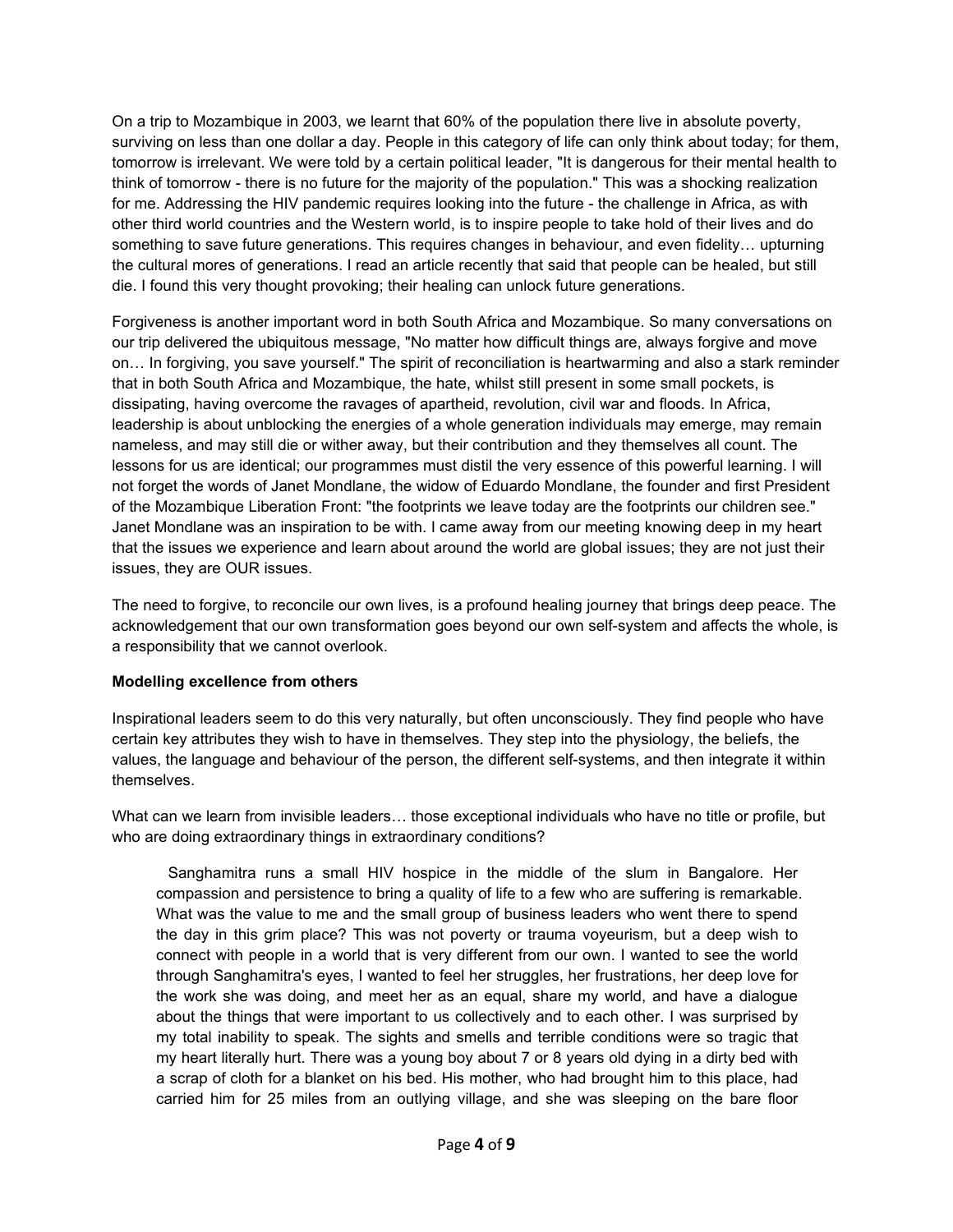under his bed. She was his nurse; there were no drugs of significance to help with these last moments of life. Although there were 4 or 5 patients in this small dark room, it was the mother I was drawn to. Our eyes met in a true union, and she scrambled out from under the bed and we walked out into the bright sunshine of the little courtyard. I think this was the first time that I had consciously connected with another precious human being, who was suffering so deeply seeing her son dying. We held each other's hands and just communicated with the eyes. We talked without words, our spoken word having no meaning for the other. But our message was the shared and deep understanding of one mother's love for her child to another. We silently cried, unashamedly, and then suddenly, she let me go and resumed her place under her son's rusty bed. I learnt that day about the concept and value of creating an energetic connection. Working from inside out, opening up to an unexplained love.

I learnt that to Sanghamitra, the angel in this tragic place, the value of this visit was the opportunity to talk, to share, to laugh with others outside the system who had no agenda other than to be really present. This day was massive for my learning, and nothing will ever take this experience out of my very being. I had underestimated the value of being really present; my previous way of operating in the world would have been to say, "let's do something practical here," but this was not what Sanghamitra needed. My irrelevant thought of practical action would simply have been a way of trying to meet my own needs to make me feel better…

I learnt that the richest person in the world is not the person with the most, but the person who needs the least!

#### **Umfolozi Wilderness Trail**

What can we as leaders learn from the natural world? What is the excellence in nature we can model for ourselves? How can we engage business leaders to reconnect with the earth, and to awaken their emotions, as well as their intellect, to create the drive to preserve our planet?

In December 2004, seven of us embarked on a journey into the Umfolozi Park just outside Durban in South Africa. It was an experience that again shaped my beliefs, and reignited my passion about the value of living on the edge; can we trust ourselves, our values, enough to step out beyond our edges?

With a Zulu guide and a conservationist expert, we set out to live seven days in the wild, with no tents, protection, no western luxuries like soap or deodorant, no watches, mobile phones, no mirror, even no toilet paper! Nothing except the very bare minimum of clothes, and food for the time we were away. This was my first big stretch. The second was the selfdoubt of my physical abilities. Could I carry up to 40 kilos on my back, and walk 12-15 kilometres every day, in searing heat, with potential danger around every corner? Here, we would be living wild, as one species of many, against the backdrop of one of the most remote, wild, sacred, beautiful places in the world. We were following trails all on foot, during the day, of the rare white rhino, the elephants, the buffalo, the lions. At night we would make camp, with a central fire for cooking and as our source of comfort and security whilst we took turns being on night watch. These lonely vigils of two-hour guard duty were, at the outset, the major source of great fear. Our role was to protect our sleeping colleagues from the intrusion of wild animals. Hearing breaking branches, close-by roaring and grunting sounds, familiar, but not comfortable, cackles from the hyenas; our nervousness was mostly not knowing or seeing what was in our vicinity. There was total darkness except for the small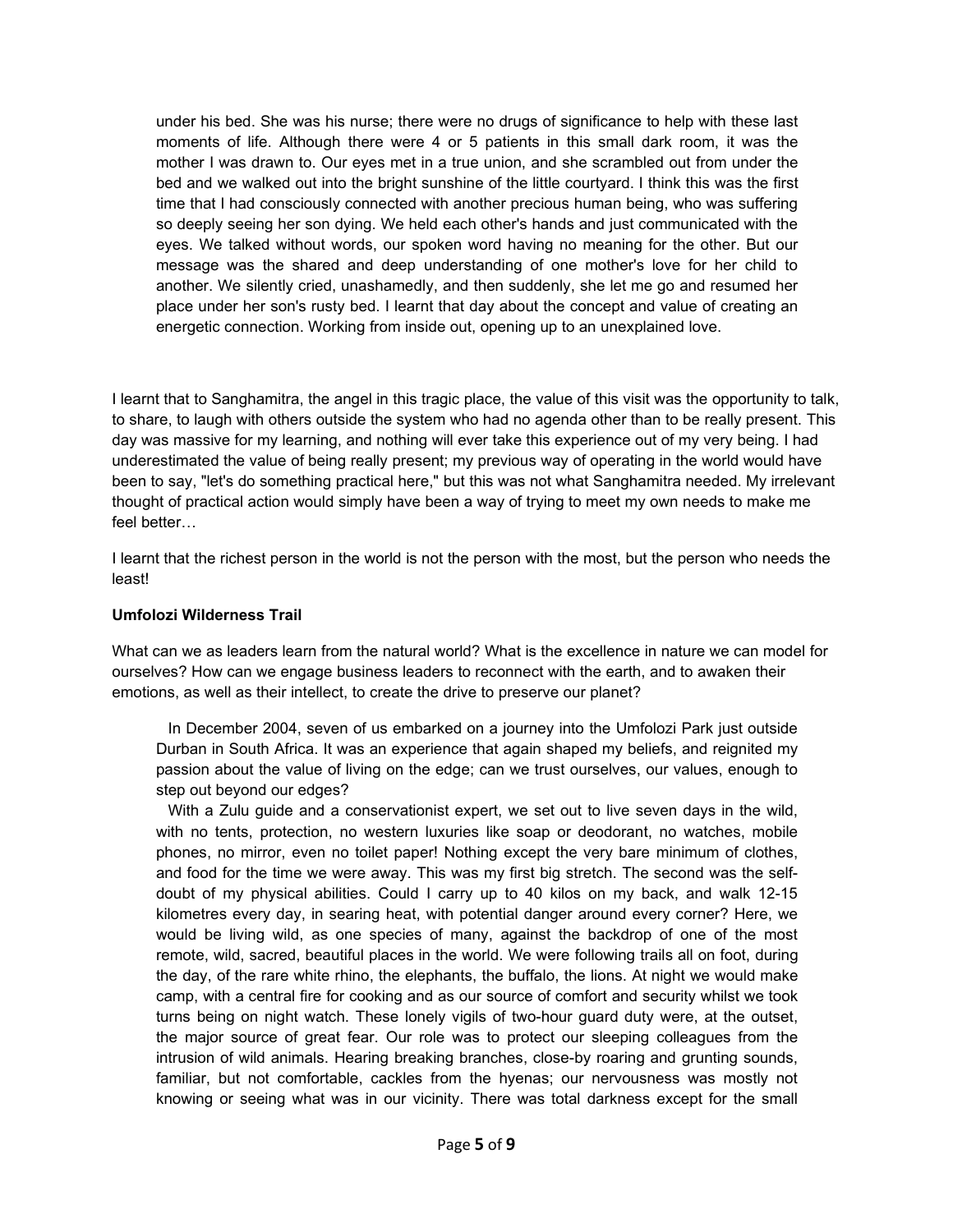light of the fire, and the intermittent flash of light from our torch, which we had to scan beyond the sleeping circle every few minutes to see if we could catch the glint of eyes of interested predators! But by day four, I yearned for those precious two hours of night watch duty. Where in my life had I ever experienced such overwhelming peace and isolation of a sleeping world, in the vastness and wildness of Africa? I felt extraordinary love in these early hours on my own, of my sense of smallness in this amazing world, and awe as I looked into the night sky; the enormity of the solar system that just went on and on.

What was the learning for me to bring back by this experience?

Stepping into the many fears, and consciously unpacking what was going on inside, enabled each one of us to rapidly revise some outmoded thought patterns which were often of an irrational nature. My fear of insects was overcome within a few hours of arriving by having to put my sleeping bag on the ground, which was totally alive with an insect world. Sharing my sleeping bag with a six-inch red millipede enabled me to transcend my fear of things much smaller.

I learnt how easy it isto become wild; to overcome the fear of being self-conscious with regard to personal toilet matters, etc. This has to be done rapidly; personal safety requires visibility of each person at all times. I rapidly overcame the ego-concern of "how do I look?" This is an irrelevant thought when living in the wild.

How has this experience shaped our leadership? The time created a very strong sense of self; one's powerful responsibility for the safety and wellbeing of others; a feeling of radical vulnerability in a world we cannot control; the need to surrender. The wilderness embraces violence and serenity. It is not a place for exclusive meditative contemplation - it is a place to embrace, integrate and hold forever what is perfect with the world and our place in it. We learned that the ratio in the wild is 5% of the time there is violence, turmoil, stress, chaos, death and destruction; and the rest is harmonious co-existence. In our business world, the ratio seemed to me to be almost the opposite. All of us on the treadmill of business and home life are fighting our competitors; we are stressed, fearful, and would prefer to live our lives in another way. Just a small part of our lives is serenity, calm, joy, and inner composure in the increasing "turbulence of our lives. Also, I learnt that perhaps we over-emphasise the value of sight, at the cost of our other senses. In the wild in Africa, listening acutely, smelling the air, feeling the tension, is more important than seeing the lion. By then, it could be too late! How valuable to be reawakened to our conditioning. How valuable to learn about the law of attraction, versus the law of promotion. The magic of the animals living their daily lives in ever closer proximity to our small group was the result of the subtle understanding that when we truly connected to the earth, and went beyond the rational mind, the animals would come close. Our experience was overwhelmingly confirmed that connecting at a heart level instead of the head affected the behaviour of the animals... something to think about!

We need nature to show us the way home.

## **Being a Conscious Role Model**

Inspirational leaders are the role models of the behaviour and values they wish to see in others. Everything we do - every decision we make, every action we take, every judgment we have made reflects our consciousness.

Gandhi (1869-1948) is a very conscious role model for me. He set aside his upper-class, comfortable lifestyle, and started a -revolution that ultimately resulted in the independence of India from British rule. Rather than promote violent revolution, Gandhi stimulated a grassroots movement based in non-violent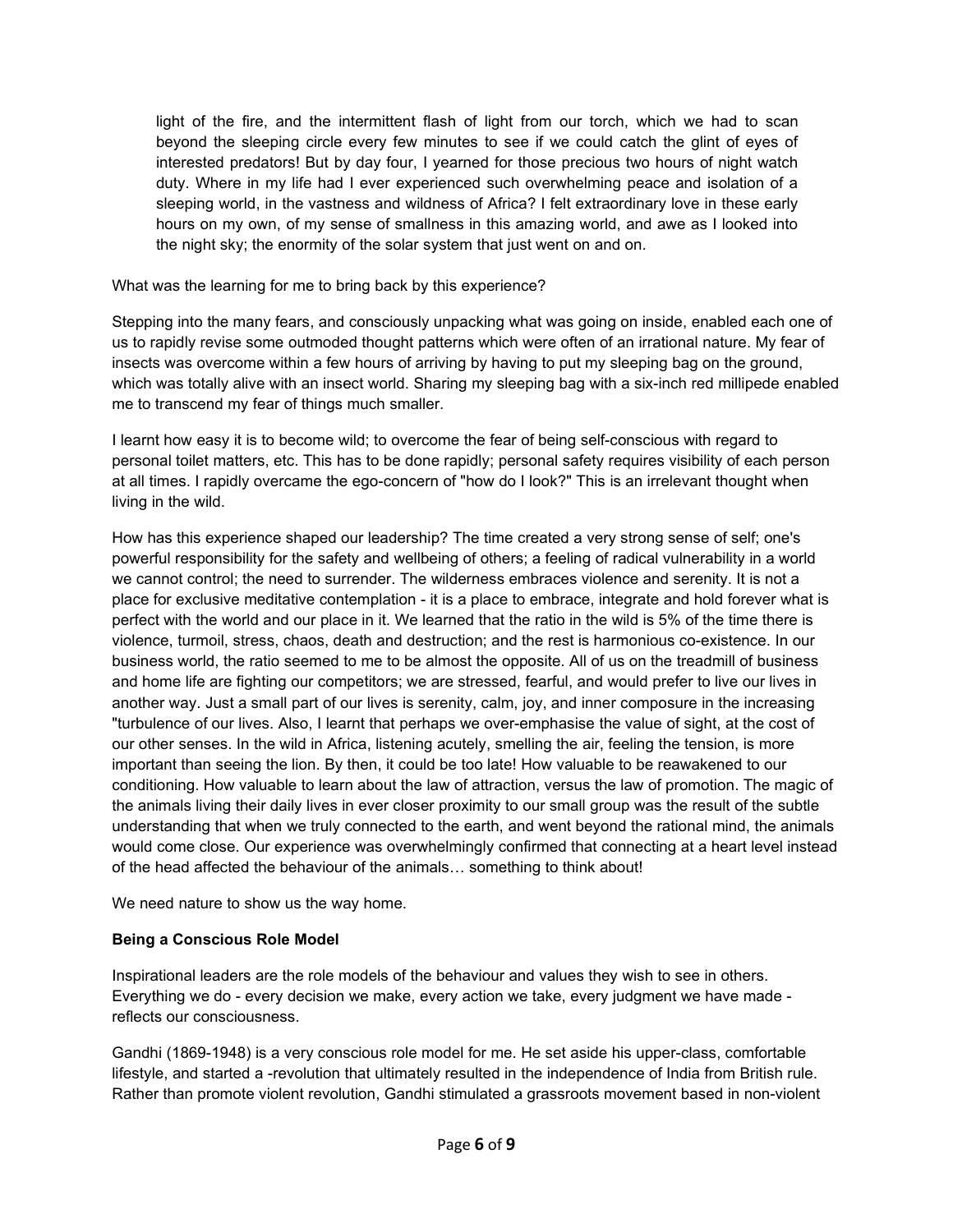protest. Despite several assassination threats and attempts, as well as political harassment and the occasional jailing, Gandhi persevered, rejecting violent methods and continuing to speak out on behalf of India's independence. His words and behaviour inspired many around the world and continue to do so. "If my faith burns bright, as I hope it will, even if I stand alone," he said, "I shall be alive in the grave, and what is more, speaking from it."

His powerful statement: "Be the change you wish to see in the world" has become a mantra, and now resonates in organisations, cultures, and countries around the world.

Conscious leaders give a country, an organisation, a community, a family what it needs, not what the culture or particular society drives, expects or demands. Authentic leaders will speak out even though others might disagree, potentially provoking the anger of the protectors of the status quo. How tempting it is to resort to the easy option, to withdraw when things are not going our way. Most of us have some way of numbing our senses or distracting ourselves when we are feeling pain or discomfort. On my own transformational journey, I became aware of a default pattern of behaving that was not serving me in all circumstances as a business leader. I was unconscious of continuously stepping into a mediation role. This pattern, Ilater learned, was formed in my very early years, and subsequently I had developed great abilities in conflict resolution, being able to effortlessly step into the shoes of another and look at the world through their eyes. I could also easily feel another's pain, or sense their frustration. What I had not been aware of was the unconscious deployment of that role. In many circumstances, speaking my truth and standing in my own power was the more appropriate action, but I struggled to do this for many years in business and in my personal relationships. Once I learned about the origins of this pattern of behaviour, and consciously stepped more and more into the assertive self, I was aware of the freedom to choose the appropriate option, as opposed to being led by my programming. Such early insight has inspired me to go further and further on my inner journey, and really find out what other patterns of thought and behaviour I deploy unconsciously.

In the development of our transformation programmes in *The Global Leaders Academy*, our aim is to support those who take full responsibility for their work and their life, and awaken them to their own programming, and the freedom to choose in the moment. This is being real. This work also reawakens leaders to becoming models of self-healing. They need to build their capacity to deal with stress, and absorb a huge amount of change in a short period of time. As Annie McKee states in her book, "Resonant Leadership" (2005), even great leaders need to develop their own cycle of renewal to sustain their effectiveness. So our programmes are focused on healing the mind, the body and the soul, as well as the business. My whole and continuing journey leads me to passionately advocate the real benefits and joy of personal inner work. Discovering the truth, and then leading our lives by it, is what sets us and others free.

As a role model are we truly able to answer this question: is our leadership coming from our character our core essence - or is it coming from our persona, our self-systems, the external personality we've created to cope with life's circumstances?

The conscious role model walks the fine and often challenging line between the intuitive, creative and sensing world and the material world of action, systems, ego, and tangible results - the biggest challenge for us all is nurturing the union between conscious leadership and sound commercial enterprise. Being conscious means being fully aware and personally responsible for the impact you have on the world, as well as the impact the world has on you. The conscious role model acknowledges that, historically, we were given our worldviews; today we must choose between many views.

The Dalai Lama stated a few years ago, "as people see their predicament clearly - that our fates are inextricably tied together, that life is a mutually interdependent web of relations - then universal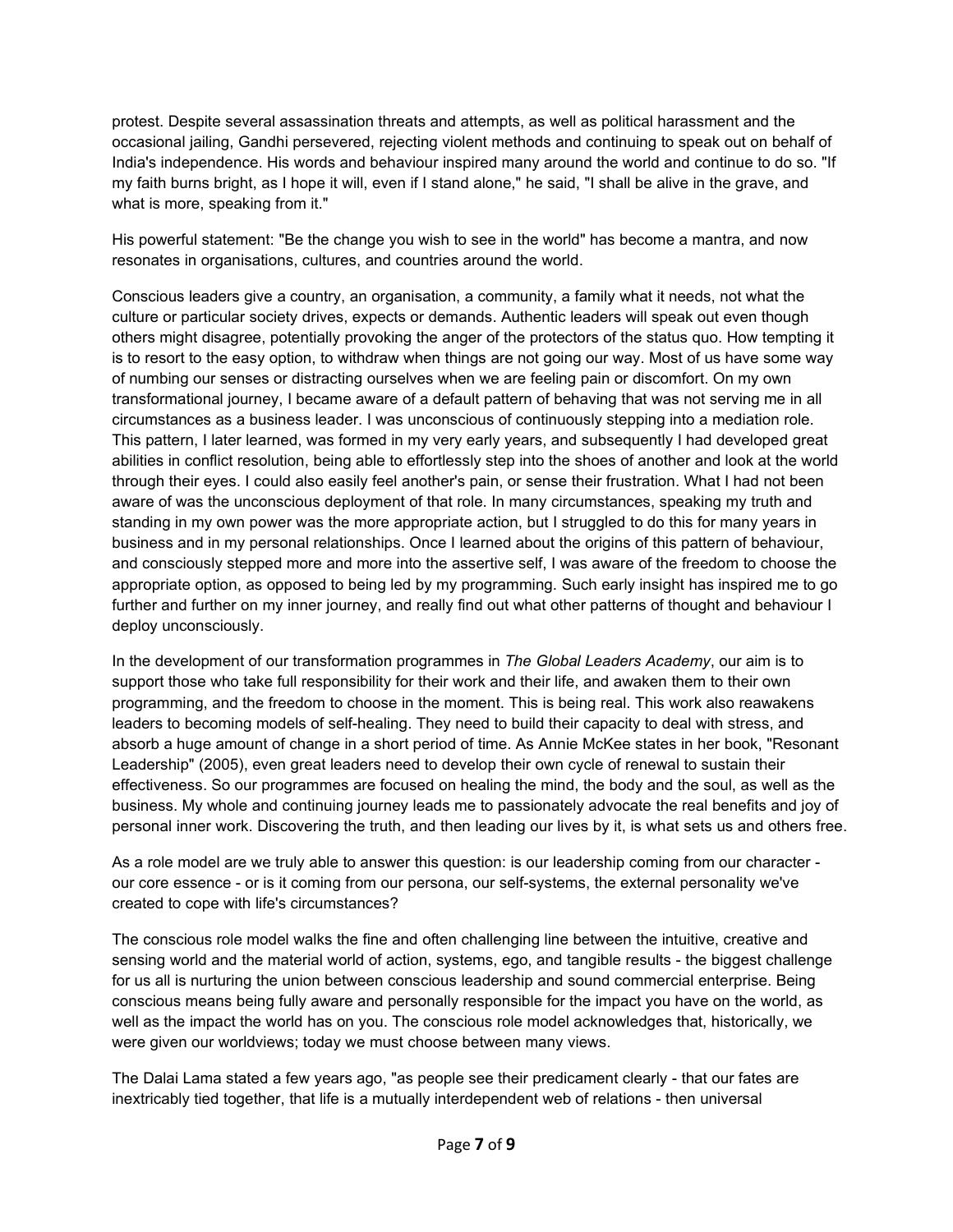responsibility becomes the only sane choice for thinking people." The conscious leader becomes a traveller and a partner in a new evolution for humankind.

## **Communicating in compelling ways particularly Co-creating and Communicating a Shared Vision**

There is so much written about vision and vision statements and their importance. How easy it is to glibly pronounce the company's vision, or a leader's vision, that is full of positive statements. Inspirational leaders have a passion for a journey that is not just a momentary enthusiasm or a finished product. The vision is theirs when they can see themselves in it. A vision for these leaders is not necessarily about the future; it is about living right now, transforming a little every day; a vision is something that keeps people moving. Sadly, many people choose a vision that never really challenges them or creates change.

I loved one of the vision statements of ANZ Bank in Australia which I heard about recently. "Keeping ahead of the curve through conscious continual renewal - the never ending quest; and a way of life." That was inspiring to me. The products and services were irrelevant in this statement. I was inspired by the simple vision we developed in The Academy for Chief Executives, "Developing a global network of leaders learning with leaders." The passion for this vision has not abated in the *Global Leaders Academy*, but the intention is to transcend and include all that has gone before. I have learnt over the past ten years that it is not the words of the vision that are important, but the brightness of the picture painted. On a Leaders Quest trip to Johannesburg a few years ago, we spent a day at CIDA City Campus - an extraordinary university in Johannesburg, created by an extraordinary man, Taddy Blecher. This is a free university to students across Africa from the very poorest backgrounds. His mantra of "nothing is impossible" really connects with everyone, and he has galvanized incredible resources to create this centre. His dream was so huge, "It was so deep in our hearts we knew we would create this university even when we had absolutely nothing," Taddy told us. "We did not know how this was going to be achieved; this did not matter." This wonderful achievement, and Taddy's vision, has inspired hundreds of CIDA's students to create their own vision of a new future for themselves and for Africa. We spent the afternoon with some students, and their hopes and dreams are enormous. This is truly an example of infectious leadership.

I know our vision in *The GlobalLeaders Academy* of creating circles of leaders around the world dedicated to the transformation and renewal of business leaders and major influencers, is one of the most compelling visions for me and my own journey. It almost hurts, the vision is so big but the excitement creates the energy.

I had the privilege of listening to Dadi Janki at the "Be the Change" Conference back in 2005 in the UK. Dadi Janki, who was then an 88-year-old "spiritual lighthouse," and member of the United Nations' prestigious Wisdom Keepers, wasborn in India in 1916 and survived poverty, war, and severe illness to rise above the restrictions of culture, gender and a lack of formaleducation. Dadi Janki writes in one of her books: "A spiritual path is like a school. Not a regular school where you learn ordinary skills, but a spiritual school where you learn the skills of the spirit: like how to remove flaws in your character, or how to remain unaffected by the negative influences around you." In her quiet demeanour, she stated simply at the conference, "you have to awaken, and then you can awaken others." I think this is the critical realization, that inspiration iswhat people take, you cannot decide to give it.

Inspirational leaders have a crystal clear purpose and vision that people want to follow and embrace. It is that purpose that is the stillpoint, the wellspring, from which everyone else's purpose can bubble forth.

#### **Conclusion**